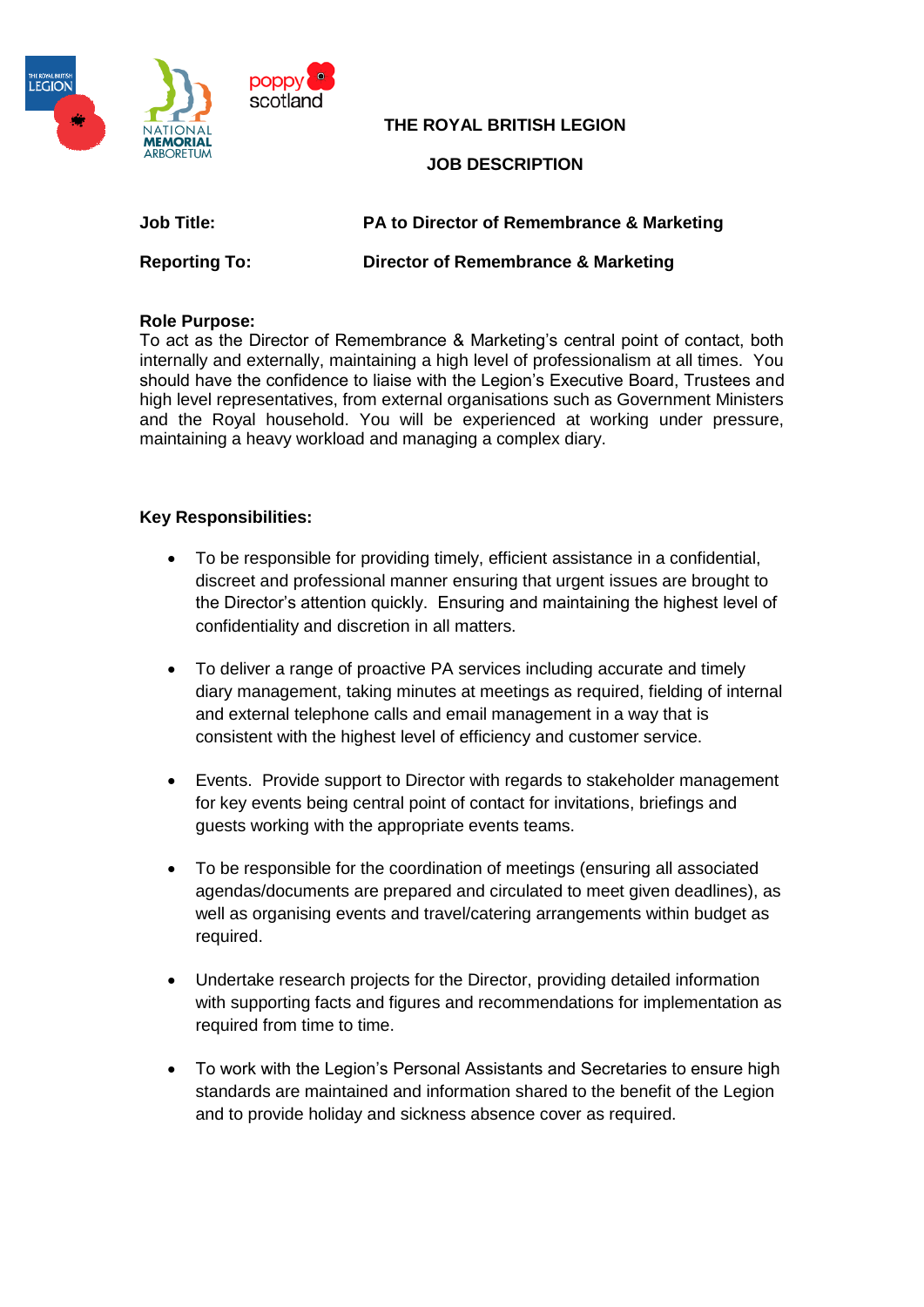- To have a flexible approach and be prepared to undertake other duties as required by the Director of Remembrance & Marketing.
- To understand the principles of diversity and ensure all actions are cognisant of cultural sensitivities.
- Prepare, organise and monitor the authorisation of invoices and payment requests electronically, using eBis.

This job description reflects the current scope of duties and responsibilities of the role. The post holder may be asked, and is expected, to undertake any other duties commensurate to the grade of the post. As duties and responsibilities change and develop, this job description will be reviewed and may be subject to amendment.

## **GENERAL**

- To work in accordance with The Royal British Legion's shared values of **Service; Collaboration; Passion; Excellence; Valuing our people** which underpins the fundamental beliefs and qualities of who we are and what we do.
- To implement the Equal Opportunities Policy into your daily activities.
- To be responsible for your own health and safety and that of your colleagues, in accordance with the Health & Safety at Work Act (1974) and relevant EC Directives, including reporting any health and safety hazard immediately you become aware of it.
- To work in accordance with the General Data Protection Regulations and Data Protection Act 2018; to ensure the correct reporting of data breaches, any changes to the processing of personal data which require a Privacy Impact Assessment and any requests under the Individual Rights provisions are reported to the Legion Data Protection Officer..
- It is clear that due to the nature of the role, the postholder will have access to material which is confidential. It is a condition of their contract of employment that they ensure that no confidential material is leaked from the department to unauthorised members of staff.
- Royal British Legion is an equal opportunities employer and positively encourages applications from suitably qualified and eligible candidates regardless of sex, race, disability, age, sexual orientation, gender reassignment, religion or belief, marital status, or pregnancy and maternity. Any hire is to work in accordance with the Equality Act (2010).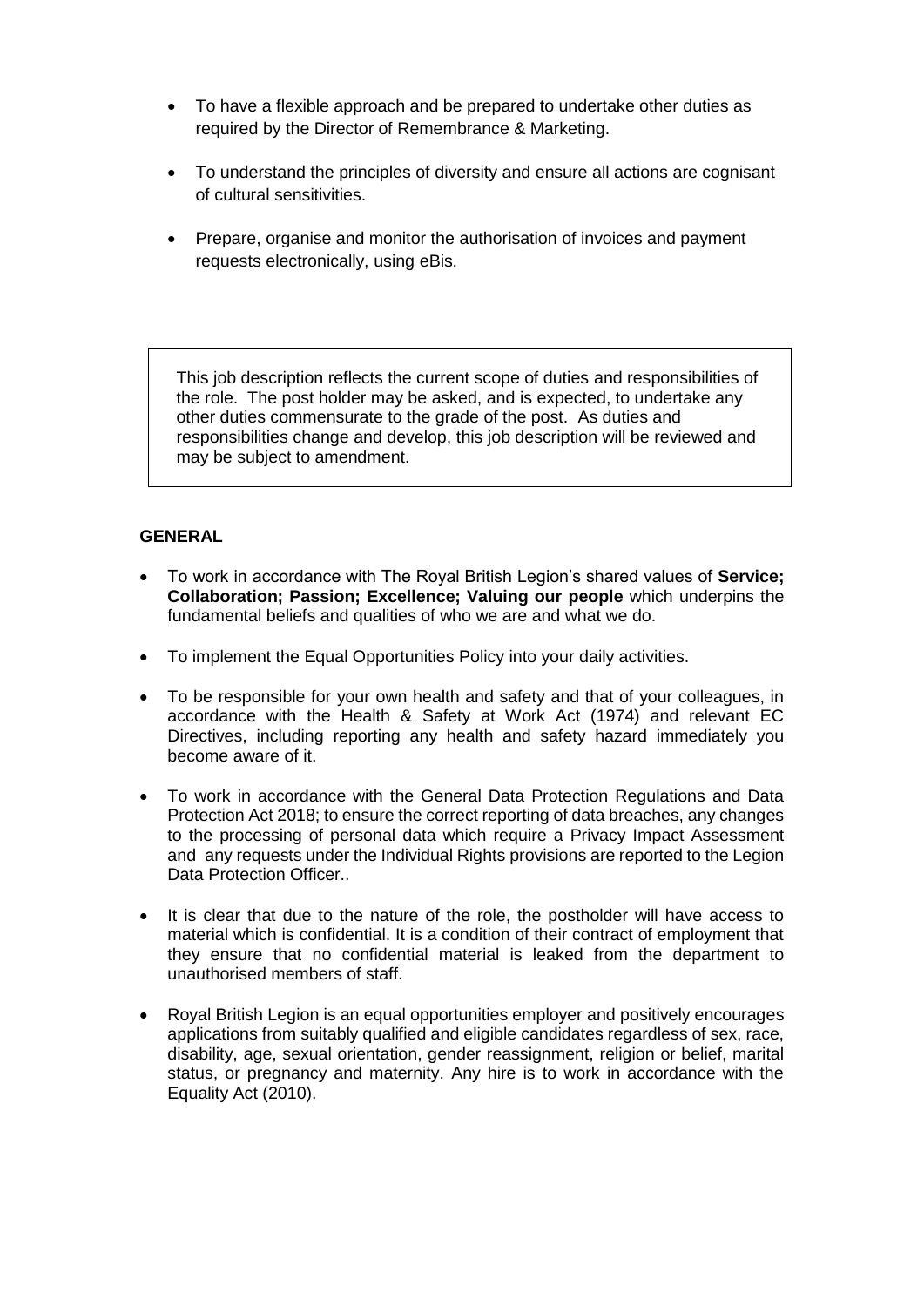# **PERSON SPECIFICATION**

| <b>CRITERIA</b>                                                                                                       | <b>ESSENTIAL/</b><br><b>DESIRABLE</b> | <b>HOW TO BE</b><br><b>MEASURED</b> |
|-----------------------------------------------------------------------------------------------------------------------|---------------------------------------|-------------------------------------|
| <b>QUALIFICATIONS</b>                                                                                                 |                                       |                                     |
| Good standard of general education to GCSE or<br>equivalent                                                           | E                                     | <b>Application/Certificates</b>     |
| <b>Relevant Secretarial Qualification</b>                                                                             | D                                     | <b>Application/Certificates</b>     |
| <b>KNOWLEDGE &amp; EXPERIENCE</b>                                                                                     |                                       |                                     |
| Significant secretarial experience at Director or<br>Senior level                                                     | E                                     | Application/Interview               |
| Diary management experience                                                                                           | E                                     | Application/Interview               |
| <b>SKILLS &amp; ATTRIBUTES</b>                                                                                        |                                       |                                     |
| Experienced user of MS Office including MS<br>Project                                                                 | E                                     | Application/Interview               |
| Strong communication skills both verbal and<br>written                                                                | E                                     | Interview                           |
| Planning, administration and organisational skills<br>with the ability to prioritise workload effectively             | E                                     | Interview                           |
| Effective interpersonal skills - able to engage<br>effectively with a range of audiences                              | E                                     | Interview                           |
| Able to prioritise workload consistently paying due<br>attention to detail, whilst working within tight<br>timeframes | E                                     | Interview                           |
| Strong team player able to work effectively with<br>diverse client groups                                             | E                                     | Interview                           |
| Adaptable and flexible approach                                                                                       | E                                     | Interview                           |
| Ability to work unsupervised whilst managing own<br>workload                                                          | E                                     | Interview                           |
| Ability to<br>confidential<br>with<br>manage<br>issues<br>appropriate levels of discretion                            | E                                     | Interview                           |
| Empathy with mission, objectives and values of<br><b>TRBL</b>                                                         | D                                     | Interview                           |

| <b>SHARED VALUES AND BEHAVIOURS</b>                                                             |           |
|-------------------------------------------------------------------------------------------------|-----------|
| <b>Service</b>                                                                                  |           |
| We support and serve. We are compassionate.<br>We provide great customer care to all the people | Interview |